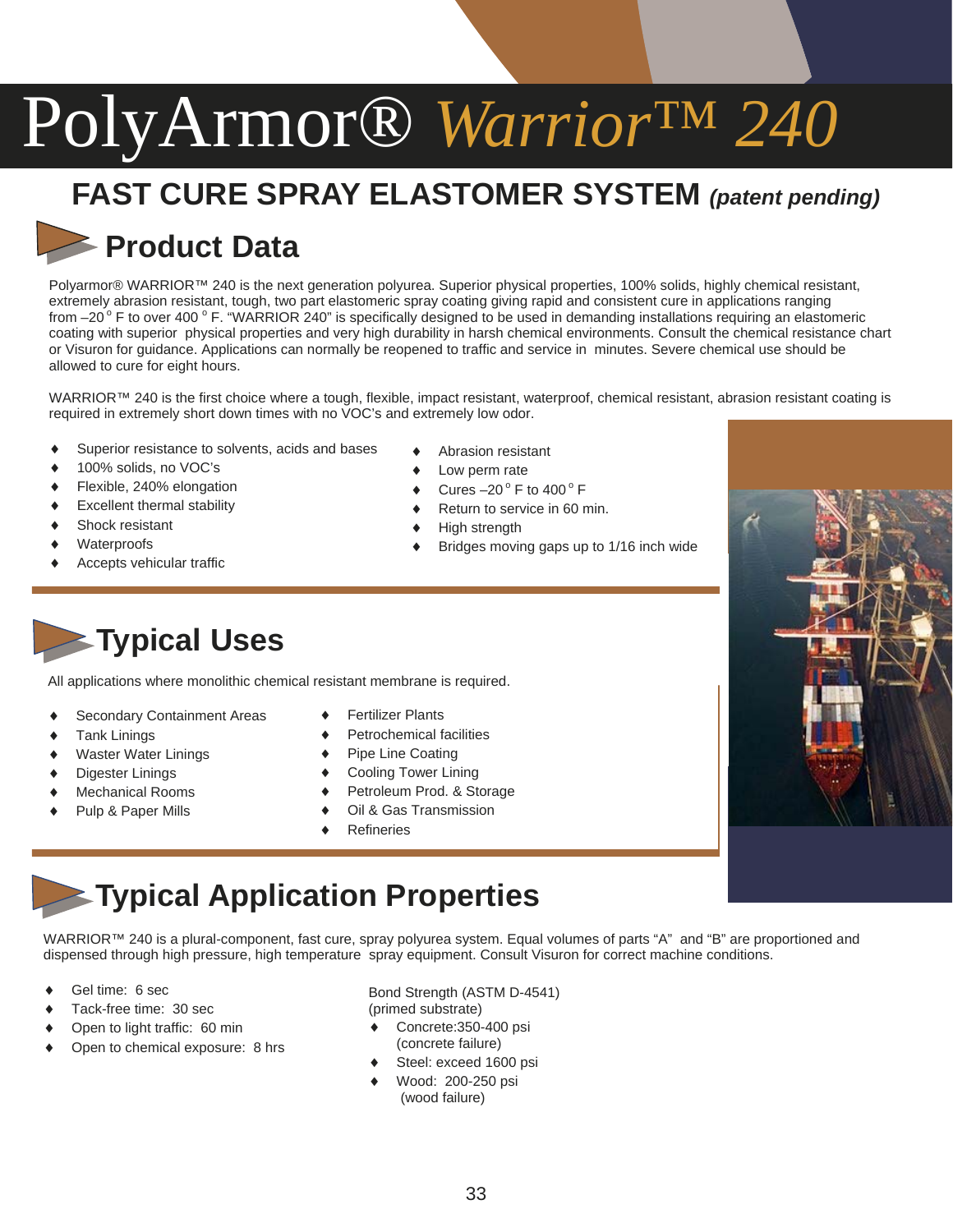#### **FAST CURE SPRAY ELASTOMER SYSTEM** *(patent pending)*

**COLOR AVAILABILITY: black, light gray, dark gray and beige**  *"Custom colors available at additional charge"*

### **Typical Physical Properties**

| <b>Typical Physical Properties</b>                                                                                                                    | <b>Test Method</b>          | <b>Value</b>                   |
|-------------------------------------------------------------------------------------------------------------------------------------------------------|-----------------------------|--------------------------------|
| Tensile Strength (psi)                                                                                                                                | D-638                       | 5180                           |
| Elongation (%)                                                                                                                                        | D-638                       | 240                            |
| Tear Strength (pli)                                                                                                                                   | $D-624$                     | 1395                           |
| Shore Hardness ("D" scale)                                                                                                                            | D-2240                      | 62                             |
| Moisture Vapor Transmission                                                                                                                           | $E-96$                      | (perm. ln.) 0.019              |
| Abrasion Resistance (wt. Loss-mg.)<br>H-18, 1000g, 1000 rev.<br>CS-17, 1000g, 1000 rev.                                                               | D-6040<br>D-6040            | 58<br>$<$ 3                    |
| Flash Point, components ( °F)                                                                                                                         |                             | >200                           |
| Coefficient of Thermal Expansion (in/in/°C)                                                                                                           |                             | approx. $4 \times 10^{-5}$     |
| Gel Time / Tack Free                                                                                                                                  |                             | 6 sec. / 30 sec.               |
| <b>Flame Spread</b>                                                                                                                                   | $E-108$                     | Class A (Comparable to UL 790) |
| <b>Flexibility Test</b><br>Gardner impact, in.-lbs. (on 1/32" steel panels)<br>Direct and Indirect                                                    | D-2794                      | >160                           |
| Mandrel Bend:<br>Conical Bend (on 1/32" steel)<br>1/4 Mandrel, 25°C (free film, 35-50 mils)<br>$1/4$ Mandrel, $-20^{\circ}$ C (free film, 35-50 mils) | $D-522$<br>D-1737<br>D-1737 | Pass<br>Pass<br>Pass           |

#### **Installation/Surface Preparation**

**Concrete** — Do not apply in wet conditions. Concrete must be structurally sound, free of voids, honeycombs, bug holes and delaminations. Concrete must have at least a 3000 psi minimum compressive strength. An effective vapor barrier must be present for below grade and slab-on-grade projects. Do not apply over unvented steel pan decks or sandwich slab membranes. Maintain all expansion joints. Abrasive blast or tech to remove surface laitance. Emulsifying soaked in contaminants may be required. Consult Visuron Technologies. High degree of cleanliness is necessary. Surface must be dry and sound.

**Substrate Repairs** — All spalls and delaminations must be rehabilitated per ICRI and ACI standards. Rout and seal all cracks over 1/16" with appropriate joint sealants. Pre-fill all bug holes.

**Steel** — Do not apply in wet conditions. Any dissolved salts must be removed to current NACE specifications. Steel must be cleaned and blasted to SSPC-SP-10 or NACE 2 "Near White Metal" with a 3 mil anchor profile for immersion service, 2 mil for less severe conditions. All welds must be ground smooth. Immersion service requires a primer. Consult Visuron Technologies.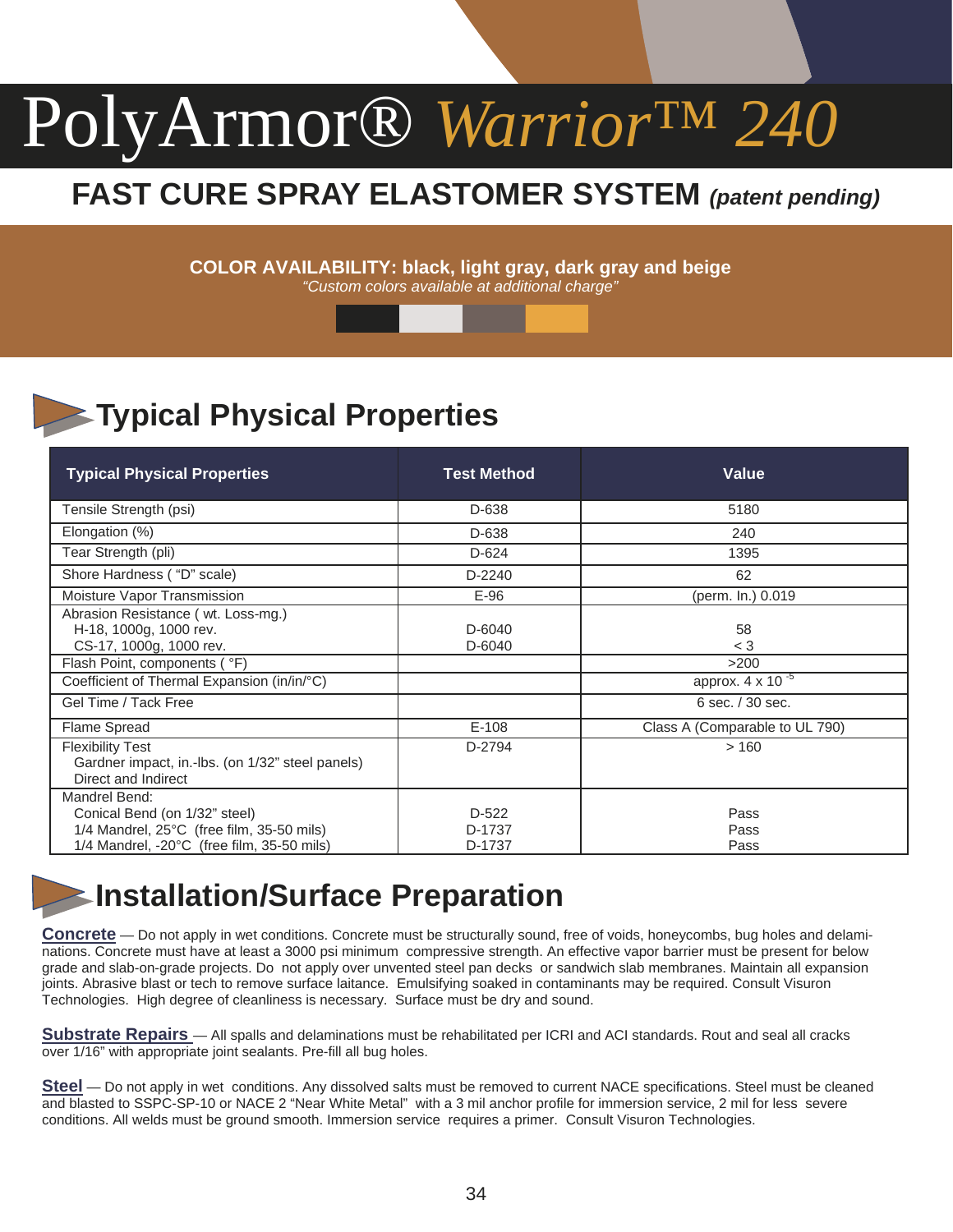### **FAST CURE SPRAY ELASTOMER SYSTEM** *(patent pending)* **Installation/Surface Preparation**

**General Surface Preparation** — Mechanical methods such as shotblasting and sandblasting are preferred. Any weak or damaged existing coatings must be removed Sound existing coatings can possibly be overcoated following abrading and application of Visuron Lap Prep. Verification trials are recommended.

### **Chemical Resistance/Ratings**

It will quickly become obvious to those interested that the chemical resistance of Warrior™ 240 far exceeds the chemical resistance of any other polyurea available. The exceptionally high performance of Warrior™ 240 in a wide range harsh chemical environments is due to the unique combination of very unusual components, coupled with advanced polymerization technology and a high level of quality assurance.

Information on Chemical Resistance Properties

The chemical resistance property test date shown in this chart is meant to serve as a general guide only. Actual use conditions will vary and may cause different behavior of the coating. Accordingly, no guarantee is made nor can the manufacturer of these coatings assume liability in connection with their use.

The test chemicals in this chart are those commonly found in industry. This list is not all inclusive. Warrior™ 240 is resistant to many additional chemicals. For further information the manufacturer should be consulted.

There are several specific conditions that are essential to know regarding the actual use of Warrior™ 240 before an accurate decision can be made as to whether the product is suitable for use.

- 1. Commercial name of each reagent used in the installation under consideration.
- 2. Concentration of each reagent.
- 3. Temperature of the reagent (reagent blend) as it contacts the coating.
- 4. Anticipated frequency and conditions of spillage.
- 5. Maximum elapsed time from spill to completion of cleanup.
- 6. Any other pertinent conditions that may influence performance of the coating.

It is well known that chemical combinations often result in a synergy that may cause the combination to behave with properties beyond those of single reagents listed. Elevated temperature also activates most reagents and causes them to behave much more actively and aggressively than they do at ambient temperatures.

Visuron Technologies, Inc. strongly recommends that tests of Warrior™ 240 are carried out under actual job conditions whenever there is any question regarding suitability. Consult with the manufacturer where necessary.

#### **Test Procedure 7 day immersion per ASTM D-1308 @ 72° F (25° C) (Method no. 3—immersion)**

The seven day immersion version is the most severe of the three methods available under ASTM D-1308. Fifty ml. of the test chemical was placed in 100 mil. Glass beakers. Carefully sized test specimens of both Warrior™ 240 and a high quality standard polyurea (Polyarmor 444-370) were prepared and placed together into the chemical. The entire setup was then covered and sealed inside a glass container, thereby, controlling evaporation. The coating samples were monitored constantly during the prescribed time period. Semi-daily removal, observation and study of each sample was carried out. Coating condition scoring was carried out based on a scale of 1-5.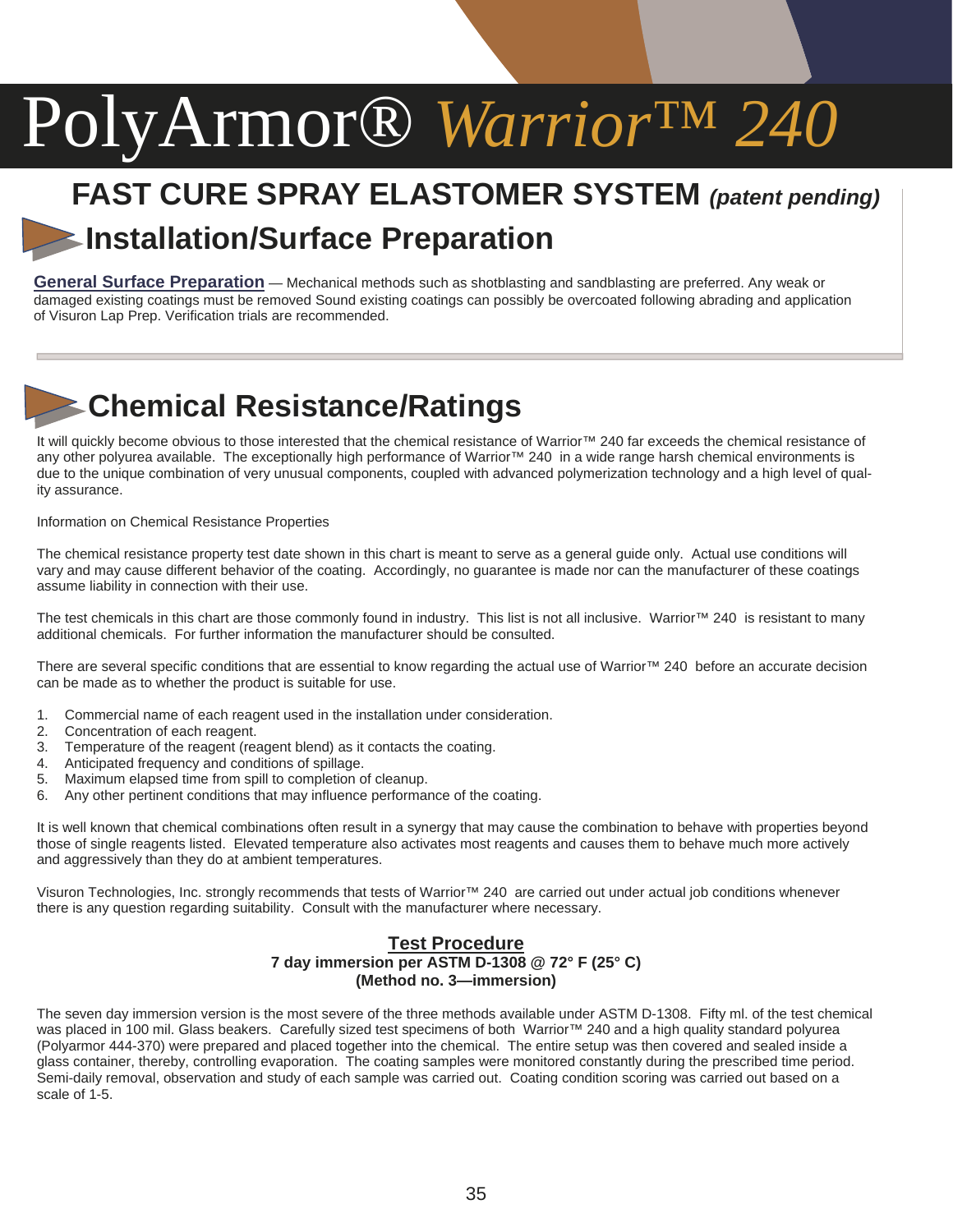### **FAST CURE SPRAY ELASTOMER SYSTEM** *(patent pending)*

#### **Chemical Resistance/Ratings**

- 5: No change. No softening or embrittling of coating, no swelling, no coating deterioration.
- 4: Slight softening or swelling, some change in natural shape, good physical properties maintained.

3: Increase softening or swelling, decrease of physical properties, not able to tear coating manually

2: Continued detioration, swelling, softening, able to tear manually, but still maintained film shape.

1: Destroyed. Soggy or embrittled, Total loss of shape.



#### **CHEMICAL RESISTANCE COMPARISON**

Polyarmor® WARRIOR™ 240 vs Typical Polyurea

**7 day exposure per ASTM D-1308—immersion @ 25° C** (Warrior Series Polyurea—Patent Pending)

#### *"WARRIOR*™ *260" IS UP TO TWENTY-FOUR TIMES MORE RESISTANT TO CHEMICAL ATTACK THAN TYPICAL POLYUREA*

**This Chart compares the suitability of Polyarmor® WARRIOR™ 240 with typical polyurea for use in secondary containment applications** 

#### **LEGEND**

- **R: Recommended (no damage)**
- **R-8: Recommended with 8 hour wash down**
- **C: Caution (some swelling, discoloration and cracking)**
- **R-1: Recommended with 1 hour wash down.**
- **N: Not Recommended**

| <b>Test Media (CHEMICAL)</b>                     | Warrior<br>240 | <b>Typical</b><br><b>Polyurea</b> |  |
|--------------------------------------------------|----------------|-----------------------------------|--|
| Acetic Acid, 10%                                 | R              | R                                 |  |
| Acetone                                          | $R - 8$        | N                                 |  |
| Ammonium Hydroxide, 20%                          | R              | R                                 |  |
| Ammonium Nitrate                                 | R              | R                                 |  |
| Ammonium Phosphate                               | R              | R                                 |  |
| Antifreeze (50% Ethylene Glycol)                 | R              | N                                 |  |
| Battery Acid Sulfuric Acid)                      | R              | N                                 |  |
| Benzene                                          | $R - 8$        | N                                 |  |
| Brine (saturated, 130,000 ppm)                   | R              | R                                 |  |
| <b>Brake Fluid</b>                               | $R-1$          | N                                 |  |
| Chlorine (2,000 ppm in water)                    | R              | R                                 |  |
| Citric Acid                                      | R              | R                                 |  |
| Copper Chromate Arsenic<br>(4% working solution) | R              | R                                 |  |

| <b>Test Media (CHEMICAL)</b>        | <b>Warrior</b><br>240 | <b>Typical</b><br><b>Polyurea</b> |  |
|-------------------------------------|-----------------------|-----------------------------------|--|
| Diesel Fuel                         | R                     | R                                 |  |
| Dimethyl Formamide                  | $R-1$                 | N                                 |  |
| Gasoline (unleaded)                 | R                     | C                                 |  |
| Hexane                              | R                     | R                                 |  |
| Hydrochloric Acid, 5%, 10%          | R                     | R                                 |  |
| Hydrochloric Acid, 25%              | R                     | N                                 |  |
| <b>Hydroflouric Acid</b>            | N                     | N                                 |  |
| <b>Hydraulic Oil</b>                | R                     | C                                 |  |
| <b>Isopropyl Alcohol</b>            | R                     | C                                 |  |
| Lactic Acid                         | R                     | R                                 |  |
| Liquid Nitrogen Fertilizer (28-0-0) | R                     | R                                 |  |
| Liquid Urea Fertilizer              | R                     | R                                 |  |
| Methanol                            | R                     | C.                                |  |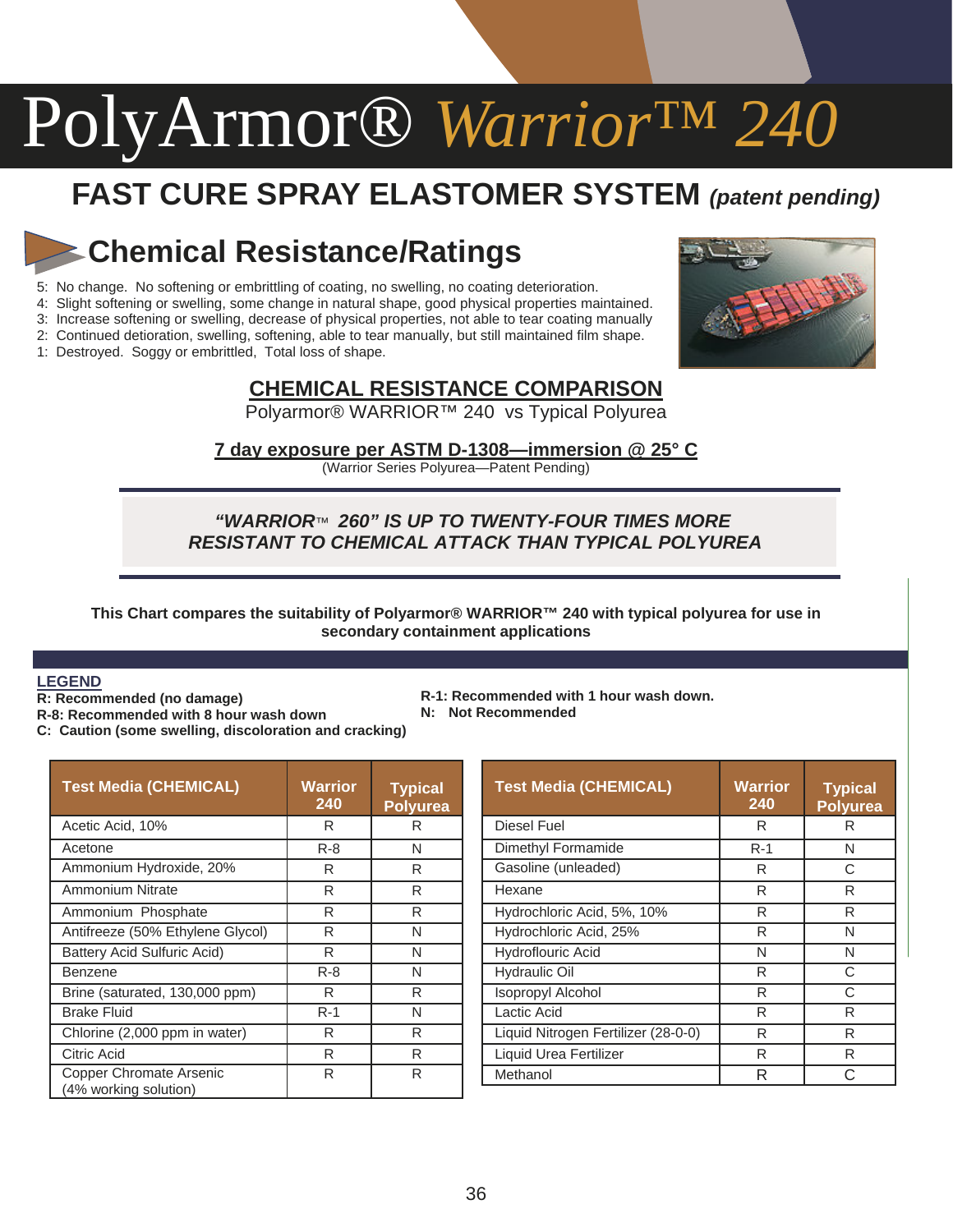### **FAST CURE SPRAY ELASTOMER SYSTEM** *(patent pending)*

#### **Chemical Resistance/Ratings**

#### **CHEMICAL RESISTANCE COMPARISON**

Polyarmor® WARRIOR<sup>™</sup> 240 vs Typical Polyurea

**7 day exposure per ASTM D-1308—immersion @ 25° C**

(Warrior Series Polyurea—Patent Pending)

**This Chart compares the suitability of Polyarmor® WARRIOR™ 240 with typical polyurea for use in secondary containment applications** 

#### **LEGEND**

**R: Recommended (no damage)** 

- **R-8: Recommended with 8 hour wash down**
- **C: Caution (some swelling, discoloration and cracking)**
- **R-1: Recommended with 1 hour wash down.**
- **N: Not Recommended**

| <b>Test Media (CHEMICAL)</b>     | Warrior<br>240 | <b>Typical</b><br>Polyurea | <b>Test Media (CHEMICAL)</b>   | <b>Warrior</b><br>240 | <b>Typical</b><br><b>Polyurea</b> |
|----------------------------------|----------------|----------------------------|--------------------------------|-----------------------|-----------------------------------|
| Methyl Ethyl Ketone              | $R-1$          | N                          | Sodium Hydroxide, 5%, 10%, 25% | R                     | R                                 |
| <b>Mineral Spirits</b>           | R              | R                          | Sodium Hydroxide, 50%          | R                     | С                                 |
| Motor Oil                        | R              | R                          | Sodium Hypochlorite            | R                     | C                                 |
| Nitric Acid, 10%, 20%            | R              | N                          | (household bleach)             |                       |                                   |
| Nitric Acid, 40%                 | $R - 8$        | N                          | Stearic Acid                   | R                     | R                                 |
| Nitric Acid, 50%                 | $R-1$          | N                          | Sulfuric Acid, 5%, 10%, 20%    | R                     | R                                 |
| Phosphoric Acid, 10%             | R              | R                          | Sulfuric Acid, 25%, 50%        | R                     | N                                 |
| Phosphoric Acid, 25%, 50%, 85%   | R              | N                          | Sulfuric Acid, 98%             | $R-1$                 | N                                 |
| Potassium Hydroxide, 10%         | R              | R                          | Toluene                        | $R - 8$               | C                                 |
| Potassium Hydroxide, 20%, 50%    | R              | N                          | I.I.I Trichloroethane          | $R - 8$               | С                                 |
| Propylene Carbonate              | R              | С                          | <b>Trisodium Phosphate</b>     | R                     | R                                 |
|                                  |                |                            | Vinegar (5% Acetic Acid)       | R                     | R                                 |
| Skydrol (aircraft hydraulic oil) | $R-1$          | N                          | Water                          | R                     | R                                 |
| Sodium Chloride                  | R              | R                          | Xylene                         | R                     | R                                 |

#### **Shelf Life**

Six months in sealed unopened containers. Keep away from extreme heat, freezing and moisture. Never store in direct sunlight.

Clean up with Visuron CS-100 cleaning solvent, MEK, xylene or PGME. Dispose of in accordance with local and federal disposal regulations. See MSDS.

Read and understand the MSDS included with all shipments. Always use products with adequate ventilation and use required PPE. For confined space, use fresh air supply. For open air, use minimum of half-face, twin cartridge respirators approved for MDI. Always adhere to Society of Plastics Industry Safety Standards.